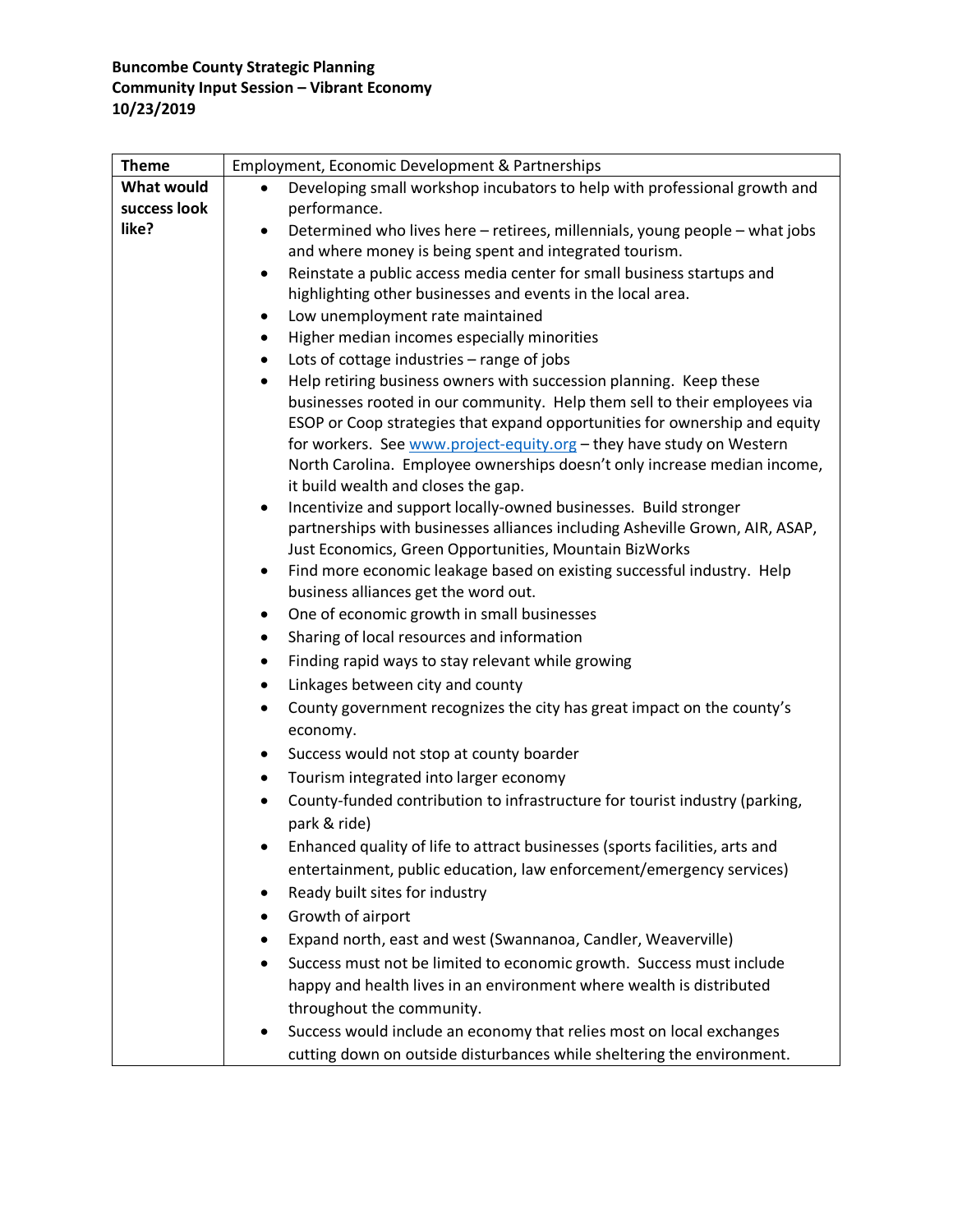### **Buncombe County Strategic Planning**

## **Community Input Session – Vibrant Economy**

| 10/23/2019 |  |
|------------|--|
|------------|--|

|                   | Success would include protection of our local economy and environment by<br>$\bullet$  |
|-------------------|----------------------------------------------------------------------------------------|
|                   | regulating and informing tourist of where they are and what they are                   |
|                   | experiencing.                                                                          |
|                   | Success would include an understanding that it is not the county's                     |
|                   | responsibility to provide incentive for unmanaged growth.                              |
| <b>Goals with</b> | Business Incubators sponsored by county.<br>$\bullet$                                  |
| greatest          | Jobs throughout county not just Asheville.<br>٠                                        |
| impact            | County support for multiple business incubators - space, equipment, funding<br>٠       |
|                   | More focus on partnership with the city with the county taking more of a<br>$\bullet$  |
|                   | leadership role.                                                                       |
|                   | We need you to be partnering with the city in developing a LUIG (Land Use<br>$\bullet$ |
|                   | Incentive Grant) like program. We are refining the tool to be easier to use but        |
|                   | our resources are limited; we need your portion of the prop tax                        |
|                   | abated/rebated too if we really want to make a difference in housing supply            |
|                   | and affordability.                                                                     |
|                   | Invest in downtown. If you want sustainability, whether environmentally,<br>$\bullet$  |
|                   | socially or fiscallyyou need an incredible, strong, vibrant, bustling                  |
|                   | downtown. Downtown needs an updated master plan, design guidelines, and                |
|                   | VDO. You should match the city on its funding to do so. Same for riverfront            |
|                   | area. We can partner the two with your help.                                           |
|                   | Economies based on local distribution and productivity with tourism as a<br>٠          |
|                   | second or third priority.                                                              |
|                   | Stop urban sprawl.                                                                     |
|                   | County pursue business outside of tourism/outdoor<br>٠                                 |
|                   | Please evaluate how much revenue comes to the county from downtown. If<br>$\bullet$    |
|                   | you haven't, you will be surprised and perhaps invest more into it.                    |
|                   | Join in efforts to create a canopy/forestry plan for the region, city and              |
|                   | downtown.                                                                              |
|                   | Do not extend water and sewer lines to rural areas or steep slope.                     |
|                   | Allow for free enterprise                                                              |
|                   | Look to free enterprise                                                                |
|                   | Continue with planning sessions, spaces to be a part of the preparation of the         |
|                   | city growth, and what will benefit the native or locals as a whole in this             |
|                   | county.                                                                                |
|                   | Attract both "soft" (desk job) and "hard" (manufacturing) companies<br>٠               |
|                   | Industries could be brought into fit our county as far as nature, climate,<br>٠        |
|                   | outdoor opportunities.                                                                 |
|                   | New and diverse business could be pursued and then people educated to do               |
|                   | those jobs. I'm thinking of businesses outside of tourism and outdoor                  |
|                   | business.                                                                              |
|                   | County offer more public input                                                         |
|                   | Recognizing the possibility of a quickly changing environment, politic, social         |
|                   | and environmental and acting with political, social economic and                       |
|                   | environmental justice in mind.                                                         |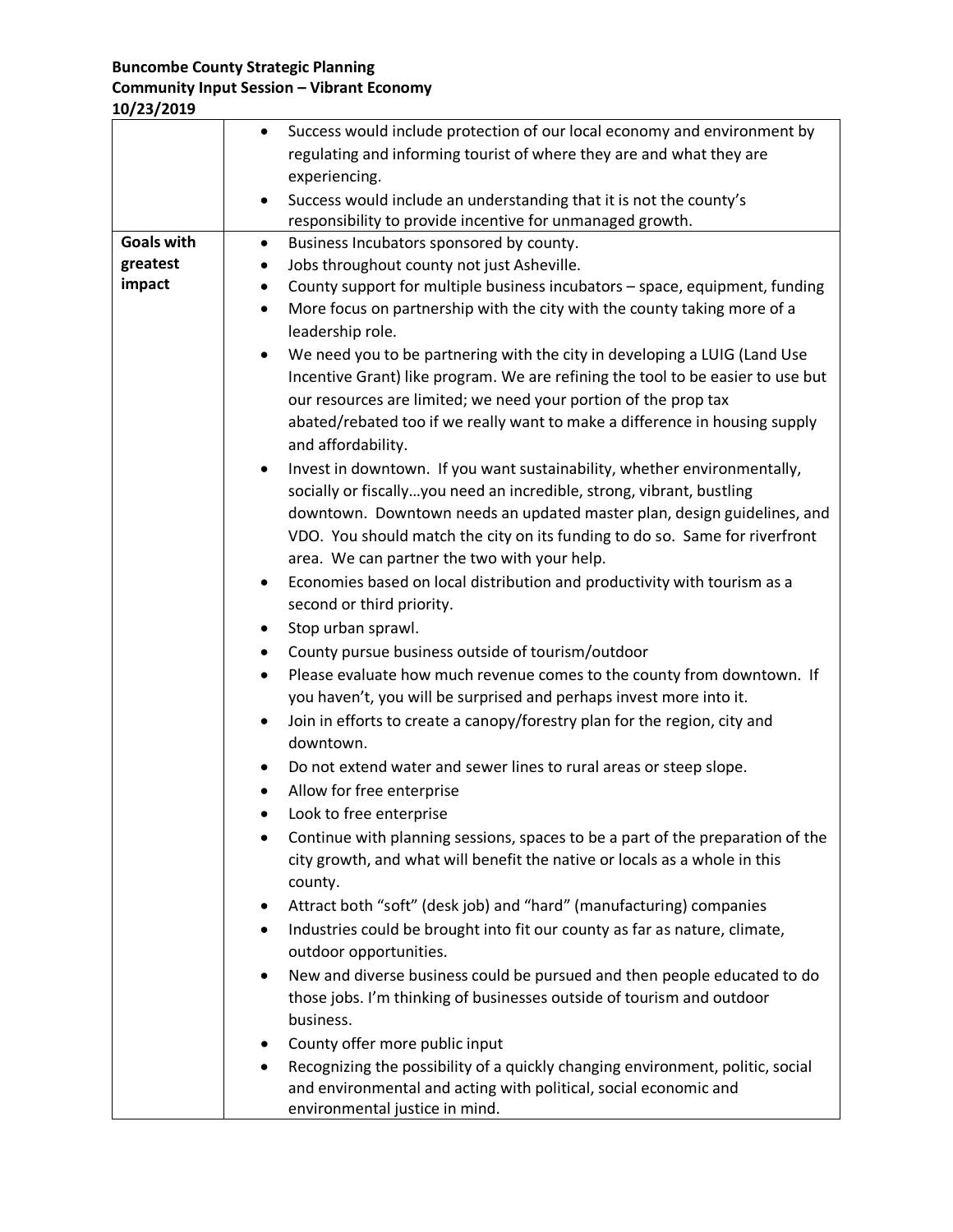#### **Buncombe County Strategic Planning**

### **Community Input Session – Vibrant Economy**

**10/23/2019**

| <b>Theme</b>      | Transportation                                                                               |
|-------------------|----------------------------------------------------------------------------------------------|
| <b>What would</b> | Later transportation                                                                         |
| success look      | Older population can still work part time or volunteer at work places by using               |
| like?             | public transportation.                                                                       |
|                   | Public transportation is available to high/middle schools key residential areas<br>$\bullet$ |
|                   | outside the city limits.                                                                     |
| <b>Goals with</b> | We need you to participate in funding transit ASAP, not only in helping with<br>$\bullet$    |
| greatest          | the TMP, but also in ordinances that support dense, multimodal, mixed use                    |
| impact            | developments. Add the sales tax that can be solely for transit.                              |
|                   | Transportation is huge!<br>٠                                                                 |
|                   | Develop road system to accommodate transportation of products to/from                        |
|                   | the area, and to expedite access to/from the airport and nearby cities                       |
|                   | (including TN and SC)                                                                        |
|                   | Countywide transportation with later hours<br>٠                                              |
|                   | Countywide, useful transportation system extensive enough to capture riders<br>$\bullet$     |
|                   | and thick enough to be used. Goals to reduce automobile use and get people                   |
|                   | to and from work. Collapse the public school bus system into this.                           |
|                   | Please add your support to the Bus to Rail initiative, allowing our community<br>$\bullet$   |
|                   | to gain access to alt transportation to other regions.                                       |
| <b>Theme</b>      | Housing                                                                                      |
| <b>What would</b> | Ensure that all housing developments have 30% allotment for existing and<br>$\bullet$        |
| success look      | new housing                                                                                  |
| like?             | Safe affordable housing for middle to upper middle class.                                    |
|                   | Workforce affordable housing is available, of good quality, convenient, and<br>$\bullet$     |
|                   | truly acceptable for poor, lower middle class people who are young students                  |
|                   | and growing in their careers.                                                                |
|                   | Many housing choices for residents other than living in oversized single-family              |
|                   | homes far away from urban centers.                                                           |
|                   | Love the Mountain Community Capital Fund! Could we build this and utilize<br>$\bullet$       |
|                   | some of it assist employees becoming owners? There is a great model in CA                    |
|                   | called Quality Jobs Fund.                                                                    |
|                   | Preservation of historic properties is a priority and that history is respected.             |
| <b>Goals with</b> | We need you to reign in Airbnb/STVRs in the county. They now represent 1/3                   |
| greatest          | of all overnight stays, coming in over 1,000,000 nights in 2018. This is                     |
| impact            | removing housing at a rate exponentially higher than we can build it, while                  |
|                   | also experiencing a shortage of 5,000 units.                                                 |
|                   | We need help with educating property owners on accepting housing                             |
|                   | vouchers. AHA has funds to place 300 more families and there are no units.                   |
|                   | We need to strategize ways to remove stigmas and prevent new construction                    |
|                   | from not accepting vouchers (TIP - write it into LUIG). Ideas I like include                 |
|                   | funding orgs like GO! To weatherize units of landlords that accept vouchers                  |
|                   | (Natalie Bailey idea), funding insurance policies that protect                               |
|                   | homeowners/landlords from damages, loss of rents, etc.                                       |
|                   | Allow for density/small houses                                                               |
|                   | Elderly facility combined with childcare                                                     |
| <b>Theme</b>      | <b>Taxes</b>                                                                                 |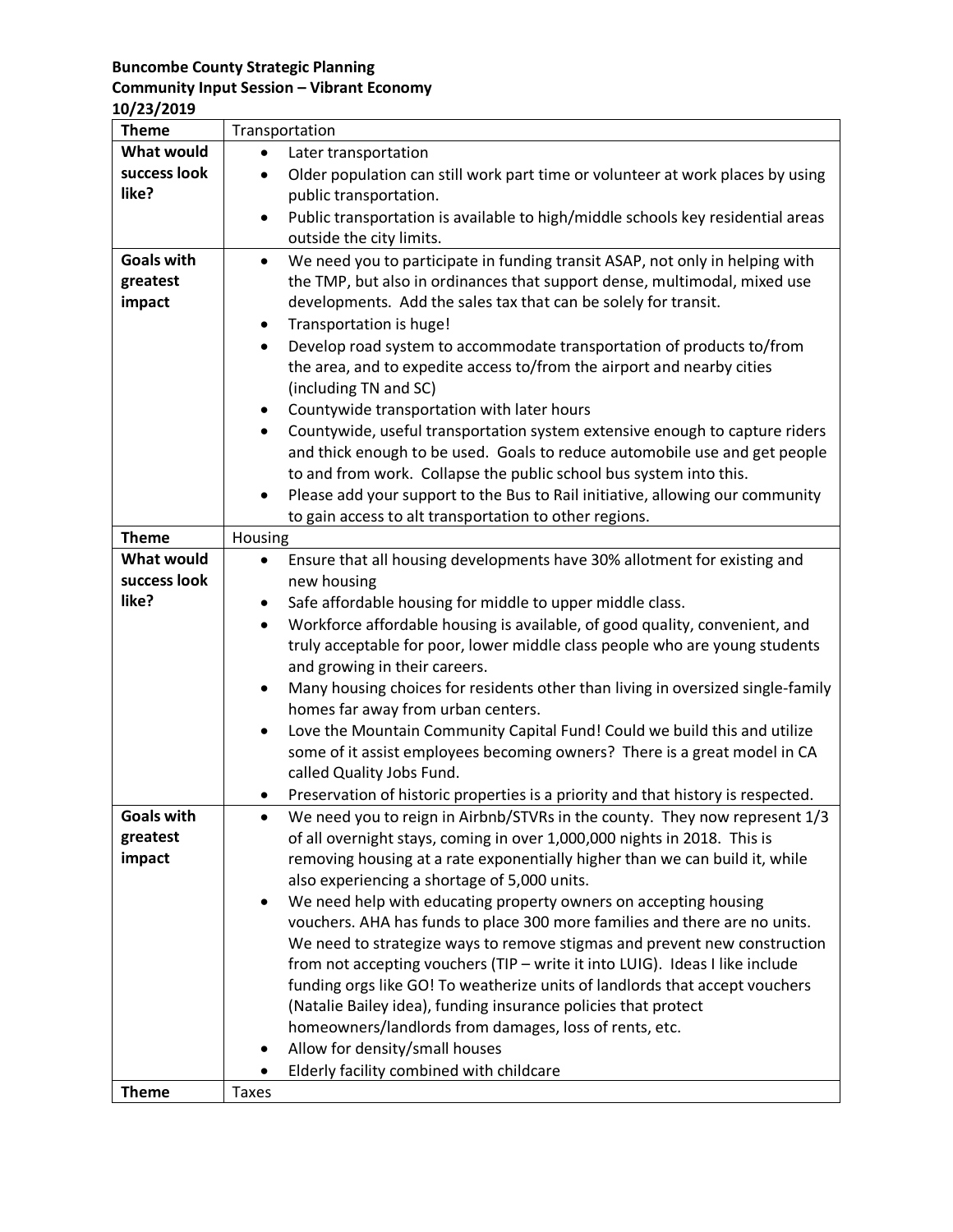## **Buncombe County Strategic Planning Community Input Session – Vibrant Economy 10/23/2019**

| <b>What would</b><br>success look<br>like? | Determining who lives here using the census to what jobs are necessary and<br>$\bullet$<br>where people are spending their money.                                                                                                                                                                                                                                                                                                                                                                                                                                                                                                                                                                                                                                                                                                                                                         |
|--------------------------------------------|-------------------------------------------------------------------------------------------------------------------------------------------------------------------------------------------------------------------------------------------------------------------------------------------------------------------------------------------------------------------------------------------------------------------------------------------------------------------------------------------------------------------------------------------------------------------------------------------------------------------------------------------------------------------------------------------------------------------------------------------------------------------------------------------------------------------------------------------------------------------------------------------|
| <b>Goals with</b><br>greatest<br>impact    | Please help us get the state to return to reporting retail taxes by zip code.<br>$\bullet$<br>They stopped in 2009 and halted data collection and analysis that shows us<br>how important urban centers are to the region and to fiscal sustainability.<br>We need your support (Commissioners) on reigning in tourism tax dollars. No<br>$\bullet$<br>one is saying kill it $-$ shoot $-$ yes, to be more in line with the state<br>"guidelines". Other communities can spend a greater % on local needs and<br>can spend on needs that are not bricks/mortar/capital. Help us get to 70/30,<br>60/40, 50/50 and to redefine "capital projects". This is our chance; we won't<br>get the CVB/TDA back at this nimble stage for 10 years. Grab the chance<br>while they're undergoing their planning.<br>Lower taxes<br>Lower taxes and make it profitable for people to start businesses |
| <b>Theme</b>                               | <b>Criminal Justice</b>                                                                                                                                                                                                                                                                                                                                                                                                                                                                                                                                                                                                                                                                                                                                                                                                                                                                   |
| <b>What would</b><br>success look<br>like? |                                                                                                                                                                                                                                                                                                                                                                                                                                                                                                                                                                                                                                                                                                                                                                                                                                                                                           |
| <b>Goals with</b>                          | Support for families of incarcerated individuals<br>٠                                                                                                                                                                                                                                                                                                                                                                                                                                                                                                                                                                                                                                                                                                                                                                                                                                     |
| greatest                                   | Focus on criminal justice reform. Is it profit motivated or to stop recidivism                                                                                                                                                                                                                                                                                                                                                                                                                                                                                                                                                                                                                                                                                                                                                                                                            |
| impact                                     | rates? Drugs are from underlying emotional defects from childhood traumas.                                                                                                                                                                                                                                                                                                                                                                                                                                                                                                                                                                                                                                                                                                                                                                                                                |
|                                            | Support of treatment centers.                                                                                                                                                                                                                                                                                                                                                                                                                                                                                                                                                                                                                                                                                                                                                                                                                                                             |
| <b>Theme</b>                               | Equity                                                                                                                                                                                                                                                                                                                                                                                                                                                                                                                                                                                                                                                                                                                                                                                                                                                                                    |
| <b>What would</b><br>success look<br>like? | We would not be on the bottom for African American communities in state<br>$\bullet$<br>and nation                                                                                                                                                                                                                                                                                                                                                                                                                                                                                                                                                                                                                                                                                                                                                                                        |
| <b>Goals with</b>                          | Use an equity lens<br>٠                                                                                                                                                                                                                                                                                                                                                                                                                                                                                                                                                                                                                                                                                                                                                                                                                                                                   |
| greatest                                   | Use EQUITY as the primary goal!                                                                                                                                                                                                                                                                                                                                                                                                                                                                                                                                                                                                                                                                                                                                                                                                                                                           |
| impact                                     |                                                                                                                                                                                                                                                                                                                                                                                                                                                                                                                                                                                                                                                                                                                                                                                                                                                                                           |
| <b>Theme</b>                               | <b>Community Support</b>                                                                                                                                                                                                                                                                                                                                                                                                                                                                                                                                                                                                                                                                                                                                                                                                                                                                  |
| What would                                 | Role model for other communities.                                                                                                                                                                                                                                                                                                                                                                                                                                                                                                                                                                                                                                                                                                                                                                                                                                                         |
| success look                               | Don't ask what we can do for you; what you do for us?                                                                                                                                                                                                                                                                                                                                                                                                                                                                                                                                                                                                                                                                                                                                                                                                                                     |
| like?                                      | Giving people back the community<br>$\circ$                                                                                                                                                                                                                                                                                                                                                                                                                                                                                                                                                                                                                                                                                                                                                                                                                                               |
|                                            | Magnet for many people                                                                                                                                                                                                                                                                                                                                                                                                                                                                                                                                                                                                                                                                                                                                                                                                                                                                    |
|                                            | Would be the beacon for sharing other communities for how it's done<br>٠                                                                                                                                                                                                                                                                                                                                                                                                                                                                                                                                                                                                                                                                                                                                                                                                                  |
|                                            | Safe places of strategic planning and action planning<br>Put a theme park around the airport area                                                                                                                                                                                                                                                                                                                                                                                                                                                                                                                                                                                                                                                                                                                                                                                         |
|                                            | Producer of foods to ship out.<br>٠                                                                                                                                                                                                                                                                                                                                                                                                                                                                                                                                                                                                                                                                                                                                                                                                                                                       |
|                                            | Focus on Buncombe being a hub to vacation sports. Using Buncombe as                                                                                                                                                                                                                                                                                                                                                                                                                                                                                                                                                                                                                                                                                                                                                                                                                       |
|                                            | center point; launch-point for going to different areas (Gatlinburg, Carowinds,<br>Ocean, Mountains, Cities)                                                                                                                                                                                                                                                                                                                                                                                                                                                                                                                                                                                                                                                                                                                                                                              |
|                                            | Not begging and spending time and money for industry by giving away too                                                                                                                                                                                                                                                                                                                                                                                                                                                                                                                                                                                                                                                                                                                                                                                                                   |
|                                            | many incentives (stop corporate welfare). If business wants to be here, let                                                                                                                                                                                                                                                                                                                                                                                                                                                                                                                                                                                                                                                                                                                                                                                                               |

٦